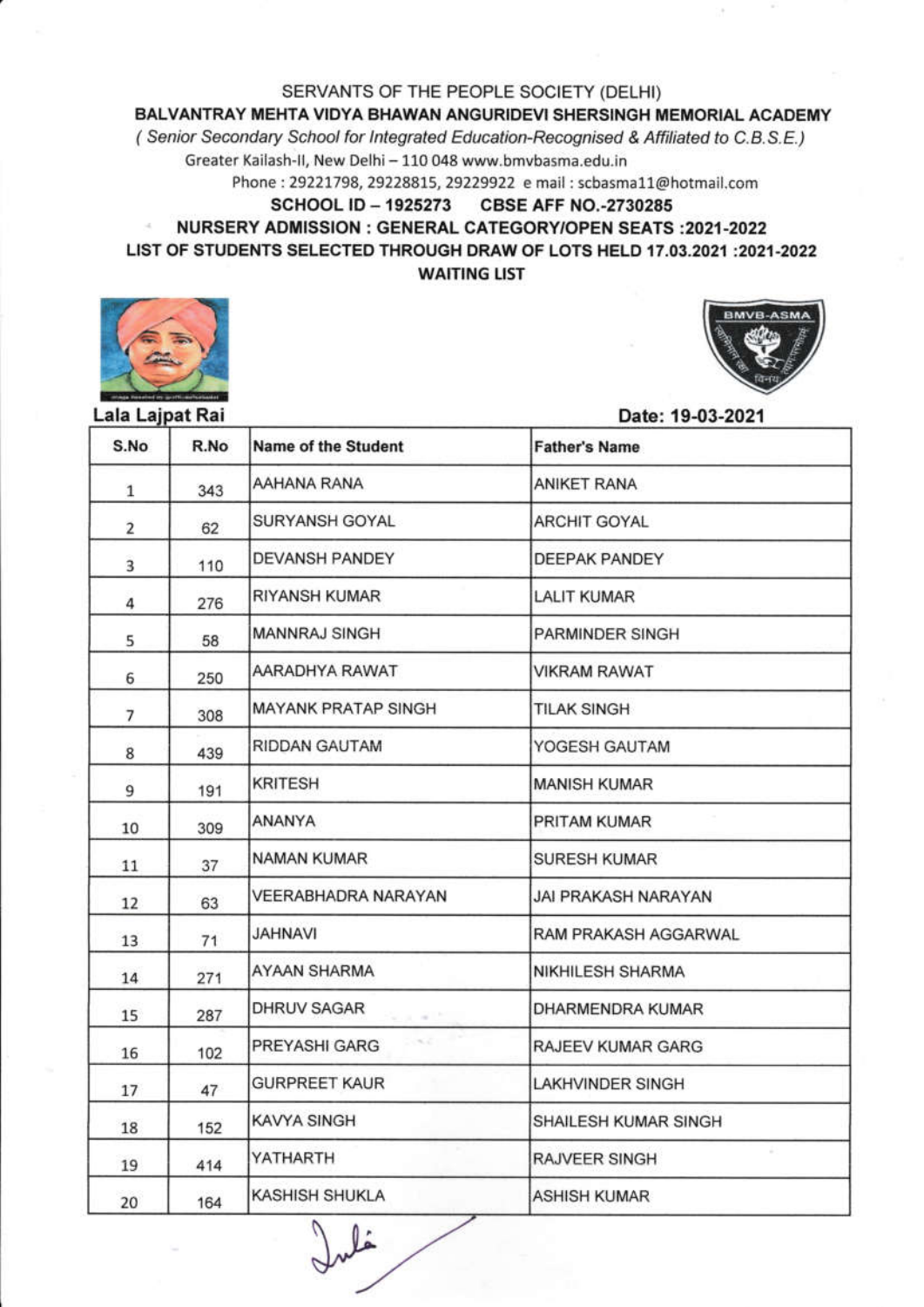| 21 | 98  | MOHAMMAD RAZA ZAIDI    | MEENAZ HASAN ZAIDI       |
|----|-----|------------------------|--------------------------|
| 22 | 123 | VARNIKA SHARMA         | PANKAJ SHARMA            |
| 23 | 402 | ANUSHKA SINHA          | KAUSHIK SINHA            |
| 24 | 135 | MYRA ARORA             | <b>HARDIK ARORA</b>      |
| 25 | 379 | <b>TANISHKA PANDIT</b> | SANTOSH KUMAR            |
| 26 | 90  | DHAIRYA MAHALWAL       | VAIBHAV MAHALWAL         |
| 27 | 211 | LAVANYA SINGH          | PANKAJ THAGELA           |
| 28 | 365 | <b>ASHAZ SABIR</b>     | NAJMUL ISLAM SABIR       |
| 29 | 302 | <b>AYAANSH GUHA</b>    | MRITYUNJOY GUHA          |
| 30 | 31  | GYANSI                 | SANJEEV KUMAR            |
| 31 | 388 | REYANSH PANDEY         | RAVI PANDEY              |
| 32 | 415 | YASHIKA MISHRA         | <b>DEVESH MISHRA</b>     |
| 33 | 75  | <b>GUHAAN KAIN</b>     | SAURABH KUMAR            |
| 34 | 203 | DIVYANSHI VAID         | <b>VINOD VAID</b>        |
| 35 | 147 | RUDHISHA RAKHEJA       | DHEERAJ RAKHEJA          |
| 36 | 68  | <b>NILESH SHARMA</b>   | JYOTI RANJAN NATH SHARMA |
| 37 | 122 | ANAYA SINGH            | <b>BALBIR SINGH</b>      |
| 38 | 174 | <b>MAADHAV SIKKA</b>   | NITIN SIKKA              |
| 39 | 99  | PULKIT MITTAL          | JITENDER MITTAL          |
| 40 | 162 | SHASHWAT DWIVEDI       | ROHIT KUMAR DWIVEDI      |
| 41 | 334 | <b>VIAN SEMWAL</b>     | <b>VIJAY SEMWAL</b>      |
| 42 | 243 | AYRA GAUTAM            | SANJAY KUMAR AHIRWAR     |
| 43 | 221 | VAIDANSH BISHT         | <b>DEEPAK BISHT</b>      |
| 44 | 85  | RIDHANSH GAUTAM        | MUKESH KUMAR GAUTAM      |
| 45 | 81  | <b>TUSHAR MISHRA</b>   | PRABHAS RANJAN MISHRA    |
| 46 | 364 | MD ASWAD FIRDAUS       | MANOWAR ASNARI           |
| 47 | 155 | REEVA SHAHA            | <b>AMIT SHAHA</b>        |
| 48 | 76  | SAMRIDDHI POPLI        | PAWAN KUMAR              |
| 49 | 401 | NAVYA KASHYAP          | <b>BALBEER SINGH</b>     |
| 50 | 51  | TANISHKA JAIN          | MANISH JAIN              |

John

٩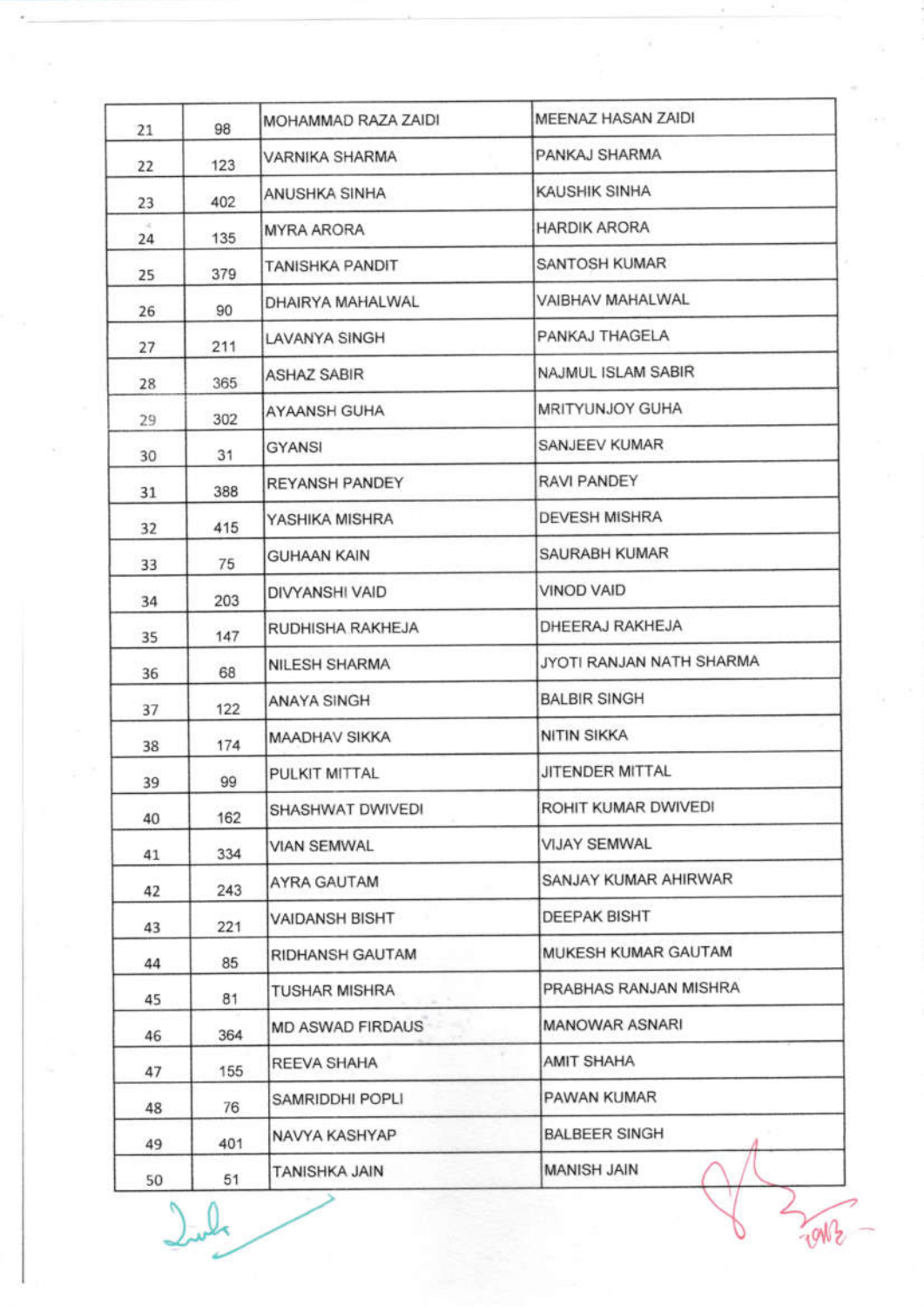| 52<br>53<br>-54<br>55<br>56<br>57<br>58<br>59<br>60<br>61<br>62<br>63<br>64<br>65<br>66<br>67<br>68<br>69<br>70 | 354<br>78<br>278<br>32<br>339<br>301<br>398<br>182<br>330<br>21<br>289<br>366<br>418<br>299<br>115<br>128 | SANVI BHANU<br><b>ADVIK NANDY</b><br>ALIRAH SHAHE ALI<br><b>UJIT KAINTURA</b><br><b>MANVI KUMARI</b><br>ARMAAN ACHARYA<br>PIYUSH RAJ<br>PARV KAPOOR<br>REYANSH KUMAR<br>VAIDEHI SINGH<br><b>MANUSHI DHINGRA</b><br>ANANT DHIMAN<br>ARYAN SINGH<br>PIYUSH JHA<br>JYANSHU BHARDWAJ | BHASKAR PRASAD BHANU<br>ANURAG NANDY<br>SHAHE ALI<br>BHARAT KAINTURA<br>SHARAD KUMAR<br>SRIKANTA NATH ACHARYA<br>UTTAM KUMAR SINGH<br>RACHIT KAPOOR<br><b>MUKESH KUMAR</b><br>RANJEET SINGH<br>SAURAV DHINGRA<br>RAJEEV KUMAR<br>CHANDRAKESH<br>ARUN KUMAR JHA<br><b>HITESH SHARMA</b> |
|-----------------------------------------------------------------------------------------------------------------|-----------------------------------------------------------------------------------------------------------|----------------------------------------------------------------------------------------------------------------------------------------------------------------------------------------------------------------------------------------------------------------------------------|----------------------------------------------------------------------------------------------------------------------------------------------------------------------------------------------------------------------------------------------------------------------------------------|
|                                                                                                                 |                                                                                                           |                                                                                                                                                                                                                                                                                  |                                                                                                                                                                                                                                                                                        |
|                                                                                                                 |                                                                                                           |                                                                                                                                                                                                                                                                                  |                                                                                                                                                                                                                                                                                        |
|                                                                                                                 |                                                                                                           |                                                                                                                                                                                                                                                                                  |                                                                                                                                                                                                                                                                                        |
|                                                                                                                 |                                                                                                           |                                                                                                                                                                                                                                                                                  |                                                                                                                                                                                                                                                                                        |
|                                                                                                                 |                                                                                                           |                                                                                                                                                                                                                                                                                  |                                                                                                                                                                                                                                                                                        |
|                                                                                                                 |                                                                                                           |                                                                                                                                                                                                                                                                                  |                                                                                                                                                                                                                                                                                        |
|                                                                                                                 |                                                                                                           |                                                                                                                                                                                                                                                                                  |                                                                                                                                                                                                                                                                                        |
|                                                                                                                 |                                                                                                           |                                                                                                                                                                                                                                                                                  |                                                                                                                                                                                                                                                                                        |
|                                                                                                                 |                                                                                                           |                                                                                                                                                                                                                                                                                  |                                                                                                                                                                                                                                                                                        |
|                                                                                                                 |                                                                                                           |                                                                                                                                                                                                                                                                                  |                                                                                                                                                                                                                                                                                        |
|                                                                                                                 |                                                                                                           |                                                                                                                                                                                                                                                                                  |                                                                                                                                                                                                                                                                                        |
|                                                                                                                 |                                                                                                           |                                                                                                                                                                                                                                                                                  |                                                                                                                                                                                                                                                                                        |
|                                                                                                                 |                                                                                                           |                                                                                                                                                                                                                                                                                  |                                                                                                                                                                                                                                                                                        |
|                                                                                                                 |                                                                                                           |                                                                                                                                                                                                                                                                                  |                                                                                                                                                                                                                                                                                        |
|                                                                                                                 |                                                                                                           |                                                                                                                                                                                                                                                                                  |                                                                                                                                                                                                                                                                                        |
|                                                                                                                 |                                                                                                           | <b>ATHARV GUPTA</b>                                                                                                                                                                                                                                                              | MUKESH KUMAR GUPTA                                                                                                                                                                                                                                                                     |
|                                                                                                                 | 445                                                                                                       | <b>SUHANSHI</b>                                                                                                                                                                                                                                                                  | SURESH KUMAR BUNKER                                                                                                                                                                                                                                                                    |
|                                                                                                                 | 148                                                                                                       | <b>SWANIK GUPTA</b>                                                                                                                                                                                                                                                              | <b>VIVEK KUMAR GUPTA</b>                                                                                                                                                                                                                                                               |
|                                                                                                                 | 443                                                                                                       | <b>AKSHITA</b>                                                                                                                                                                                                                                                                   | <b>ANIL KUMAR</b>                                                                                                                                                                                                                                                                      |
| 71                                                                                                              | 54                                                                                                        | YANCHIT                                                                                                                                                                                                                                                                          | <b>DINESH KUMAR</b>                                                                                                                                                                                                                                                                    |
| 72                                                                                                              | 173                                                                                                       | OM MISHRA                                                                                                                                                                                                                                                                        | RAJEEV KUMAR MISHRA                                                                                                                                                                                                                                                                    |
| 73                                                                                                              | 83                                                                                                        | <b>ADITRI PAUL</b>                                                                                                                                                                                                                                                               | RABIN PAUL                                                                                                                                                                                                                                                                             |
| 74                                                                                                              | 285                                                                                                       | AAMAIRA CHOUDHARY                                                                                                                                                                                                                                                                | <b>JAGPAL SINGH</b>                                                                                                                                                                                                                                                                    |
| 75                                                                                                              | 8                                                                                                         | HETARTH VOHRA                                                                                                                                                                                                                                                                    | PANKAJ VOHRA                                                                                                                                                                                                                                                                           |
| 76                                                                                                              | 189                                                                                                       | GAURAVI SONI                                                                                                                                                                                                                                                                     | <b>DINESH SONI</b>                                                                                                                                                                                                                                                                     |
| 77                                                                                                              | 141                                                                                                       | NITIN TIWARI                                                                                                                                                                                                                                                                     | <b>KAMAL KISHOR</b>                                                                                                                                                                                                                                                                    |
| 78                                                                                                              | 44                                                                                                        | ROHAN PRATAP SINGH                                                                                                                                                                                                                                                               | SHRINIWAS                                                                                                                                                                                                                                                                              |
| 79                                                                                                              | 205                                                                                                       | SHIVANSH AGRAWAL                                                                                                                                                                                                                                                                 | SAURABH AGRAWAL                                                                                                                                                                                                                                                                        |
| 80                                                                                                              | 256                                                                                                       | MAYRA DHAWAN                                                                                                                                                                                                                                                                     | RAJEEV DHAWAN                                                                                                                                                                                                                                                                          |